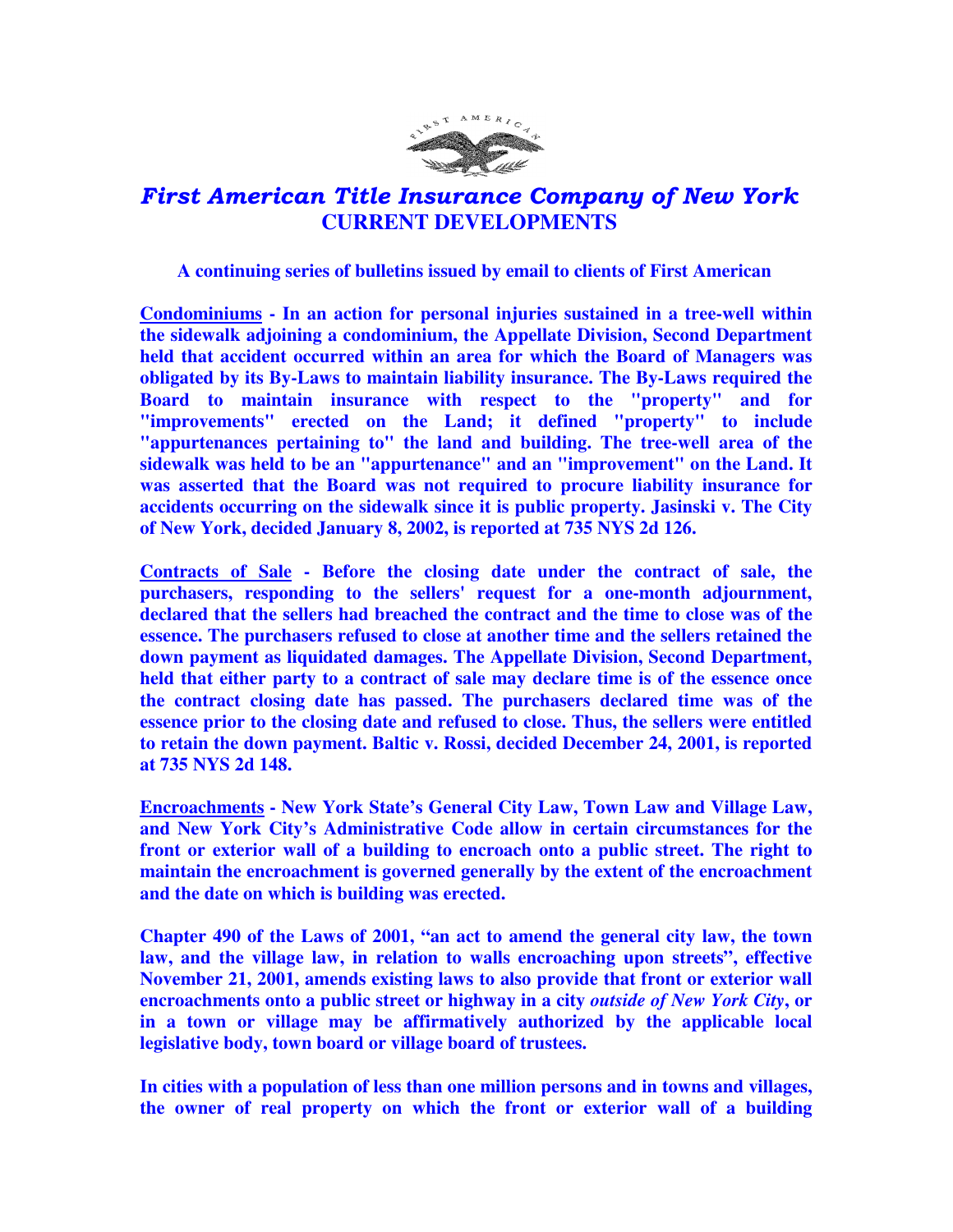**encroaches on a public street or highway may request the local legislative body, town board or village board of trustees, as applicable, to authorize that the encroachment be maintained "during the time such wall is in existence". If the legislative body of the city, the town board, or village board of trustees determines, following a public hearing, that the encroachment does not interfere or impede the right of the public to use the street or highway, the property owner may be granted a license to maintain the wall so long as it exists. The municipality has the right to revoke the license, and order the encroachment to be removed if (i) the local legislative body, town board, or village board of trustees determines that due to an improvement being made upon the street or highway the encroaching wall will impede, interfere with or obstruct traffic or the use of the street or highway, or (ii) the encroaching building is abandoned or in a state of disrepair.** 

**Joint Tenancy - Two persons, who later married and then divorced, took title to the shares of stock attributable to a cooperative unit in Manhattan as joint tenants. In a declaratory action claiming title based on an allegation of adverse possession, the Supreme Court, New York County, held that the joint tenancy became a tenancy in common on their divorce. A motion for summary judgment was denied due to an issue as to whether possession by the party claiming title was sufficiently "hostile" for the twenty years required for a tenant in common to establish adverse possession under Real Property Law Section 541. David v. Abramson was reported in the New York Law Journal on January 11, 2002.** 

**Mechanics Liens - The November 28, 2001 issue of Current Developments included a summary of a decision of the Supreme Court, New York County, in which Justice Lehner ordered the discharge of a mechanics lien filed by a corporation dissolved prior to its having performed work on the ground that the lien was not filed for the purpose of winding up the affairs of the dissolved corporation. [See http://www.titlelaw-newyork.com/Mans/Current39.htm]. In Matter of New Jersey Window Sale, Inc. v. Precision Specialist Metal Sales, Inc., reported in the New York Law Journal on March 21, 2002, Justice Lehner "recalled" his decision, and denied the motion to discharge the lien, holding it to be "retroactively validated" by the corporation's being reinstated in New Jersey and qualified to do business in New York.** 

**Mortgages - A satisfaction of an existing mortgage was sent to the new lender's attorney without any instructions to hold the document in escrow. At the closing for the new mortgage, an assignment was executed to the plaintiff. The satisfaction from the first lender was then recorded. The prior mortgagee not receiving the full amount due it, a court order was obtained (prior to recording of the assignment) annulling the satisfaction, reinstating the mortgage, and directing the execution of a new note and mortgage for the balance due, which documents were executed. In an action brought to foreclose the mortgage held by the assignee, the Supreme Court, Westchester County, held that said mortgage had priority since the assignee had no knowledge of any wrongdoing or neglect when it took its mortgage by assignment.**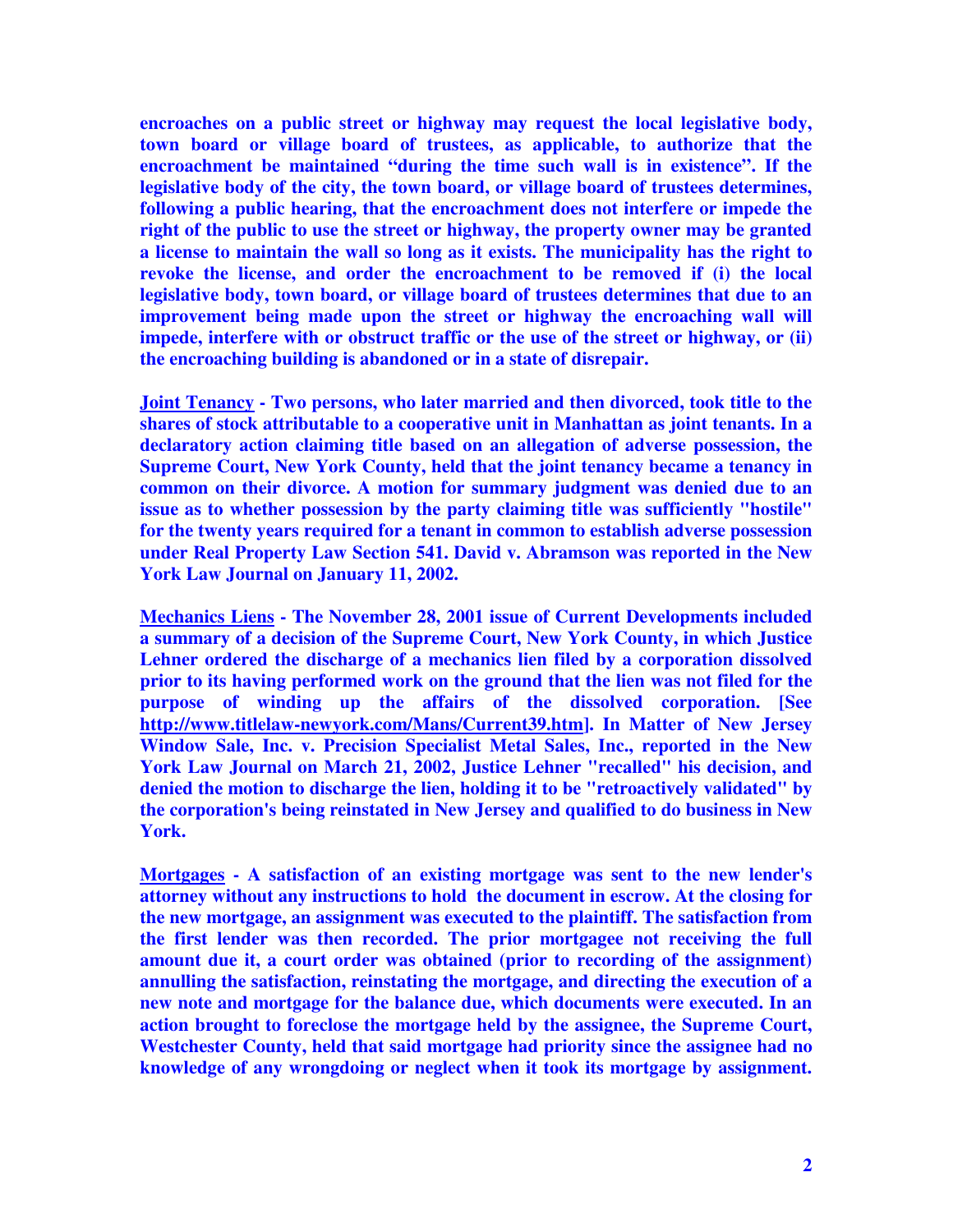**Bankers Trust Company of California, N.A. v. Sciarpelletti was reported in the New York Law Journal on March 20, 2002.** 

**Mortgage Recording Tax and Real Estate Transfer Tax – The New York State Department of Taxation and Finance has reported that the interest rate to be assessed or paid, as the case may be, for the second quarter of calendar year 2002 on late payments, underpayments, overpayments or refunds of the mortgage recording tax and the real estate transfer tax will be 6%, compounded daily. The interest rates are published on the Internet at http://www.tax.state.ny.us/taxnews/int\_0202.htm.** 

**New York City - In an Article 78 proceeding brought against the City of New York, the Supreme Court, New York County, held that the City's Uniform Land Use Review Procedure ("ULURP") was required prior to approval of an agreement entered into between the City, various railroad companies (including the New York Central), and private landowners providing for the demolition of the "Highline", the 1.45 mile long, unused elevated railway on the west side of Manhattan between 34th Street and Gansevoort Street. The Highline runs over or through privately owned land, two City owned properties, and streets and sidewalks pursuant to easements in favor of the railroad companies. (Petitioners' contend the Highline should be developed as public space). The court held that ULURP applies to the Agreement since the acquisition and extinguishment of the railroad easement over public space (two City owned properties, streets and sidewalks) is the "acquisition by the City of real property" and involves "a change in the City Map" under City Charter Sections 197-c(a)(1) and (11). The New York City Council v. City of New York was reported in the New York Law Journal on March 18, 2002.** 

**Notice of Pendency - The New York State Court of Appeals, responding to a question certified to it by the Appellate Division, First Department, in connection with litigation to compel an accounting of the administration of assets, including real property, owned by an estate, held that an expired notice of pendency cannot be refilled as to the same action.. An extension must be requested prior to expiration of the prior notice under CPLR Section 6513. The Court referred to this as the "no second chance rule" and also held that it applies equally to canceled lis pendens. Matter of Walter Sakow, decided March 21, 2002, is on the Internet at http://www.courts.state.ny.us/ctapps/decisions/27opn02.pdf. [Note: The Second Department has held as an exception to this rule of general application, that a plaintiff may file successive notice of pendency in a mortgage foreclosure. a lis pendens may be filed prior to entry of final judgment even when the original lis pendens has been canceled. See Slutsky v. Blooming Grove Inn, Inc., 542 NYS 2d 721 (1989) and Robbins v. Goldstein, 320 NYS 2d 553 (1971).]** 

 **Rights of Reverter - The Garden City Company ("Company") claimed, inter alia, that as the successor by assignment to the reversionary interest in certain deeds the property reverted to it on a violation of the use restrictions in the deeds providing that the property was to be used for religious and educational purposes and could not be conveyed. The Appellate Division, Second Department, affirming the order of the Supreme Court, Nassau County, granting summary judgment and dismissing the Company's claim, held that the deeds did not contain a reversionary interest as**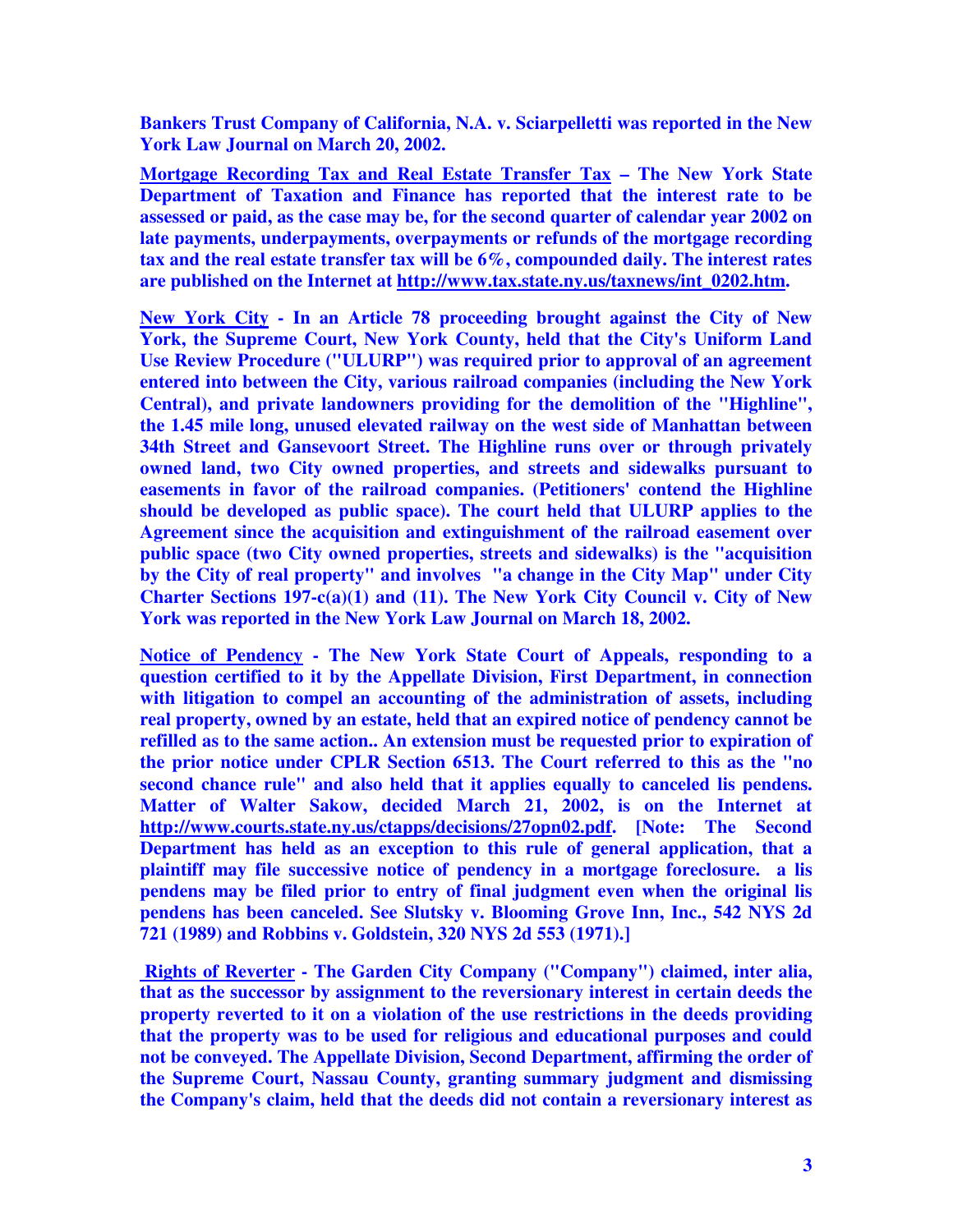**there was no language providing for the automatic termination of the owner's interest if the restrictions were violated At most, the deeds reserved a right of reentry, not assignable at common law. An assignment of a right of reentry to the Company would therefore be void. In Re Incorporated Village of Garden City, decided December 17, 2001, is reported at 734 NYS 2d 225.** 

**Rule Against Perpetuities - The Supreme Court, Madison County, in what it termed a case of first impression in New York State held that a** *profit a prendre,* **in this case the right to take gravel from a parcel of land so long as the defendant was able to mine quantities of gravel sufficient to satisfy its or state standards, was not subject to the Rules Against Perpetuities. The court noted the interest in question did not impose an absolute restraint on the alienation of the land as evidenced by the plaintiff's having acquired the land twenty years after the defendant obtained its right to remove the gravel. Otis Marshall Farms, Inc. v. Snyder Construction Company, Inc., decided December 24, 2001, is reported at 735 NYS 2d 374.** 

**Title Policy Endorsements – Effective February 11, 2002, the Environmental Protection Lien Endorsement (For Mortgages Made to the State of New York or a Public Benefit Corporation thereof and Federal Government Agencies) has been revised to delete the note at the foot of the endorsements stating that it "(m)ay be used for Residential, Hospitals and Nursing Homes". Consistent with the other Environmental Protection Lien endorsements available in New York, this endorsement can be issued with a mortgage policy regardless of the type of property involved.** 

**The Environmental Protection Lien Endorsement (New York City Only) was also amended to delete from the exclusions to coverage reference to Chapter 6 ("New York city hazardous substances emergency response law") of the Administrative Code of the City of New York.** 

**The Title Insurance Rate Service Association ("TIRSA") has adopted effective February 11, with minor, non-substantive changes, and the State Insurance Department has approved, issuance of the new American Land Title Association Owner's and Loan policy leasehold endorsements. They are to be used in New York instead of the prior TIRSA leasehold endorsements. Among the new features of the revised endorsements, an insured suffering a loss may be able to recover the value of any Tenant Leasehold Improvements (as defined) exiting on the date the Tenant is evicted from the premises, and the coinsurance provisions of an Owner's Policy do not apply to valuation of the insured leasehold estate. There continues to be no separate charge for the issuance of a Leasehold Endorsement.** 

*"Talkline-The Stoler Report"* **- First American Vice-President Michael Stoler's radio show will broadcast on WMCA 570 AM at 11PM. On April 24, Michael Stoler will host a discussion on The State of the Hospitality Industry in Metro New York: An Owner's Perspective. His guests will be Henry Kallan, Principal of The Elysee, The Library, The Casablanca and The Girafee Hotel; Simon Elias, President of GAMA Holdings and Principal of The Flatotel; Michael Pomeranc, Principal of the**